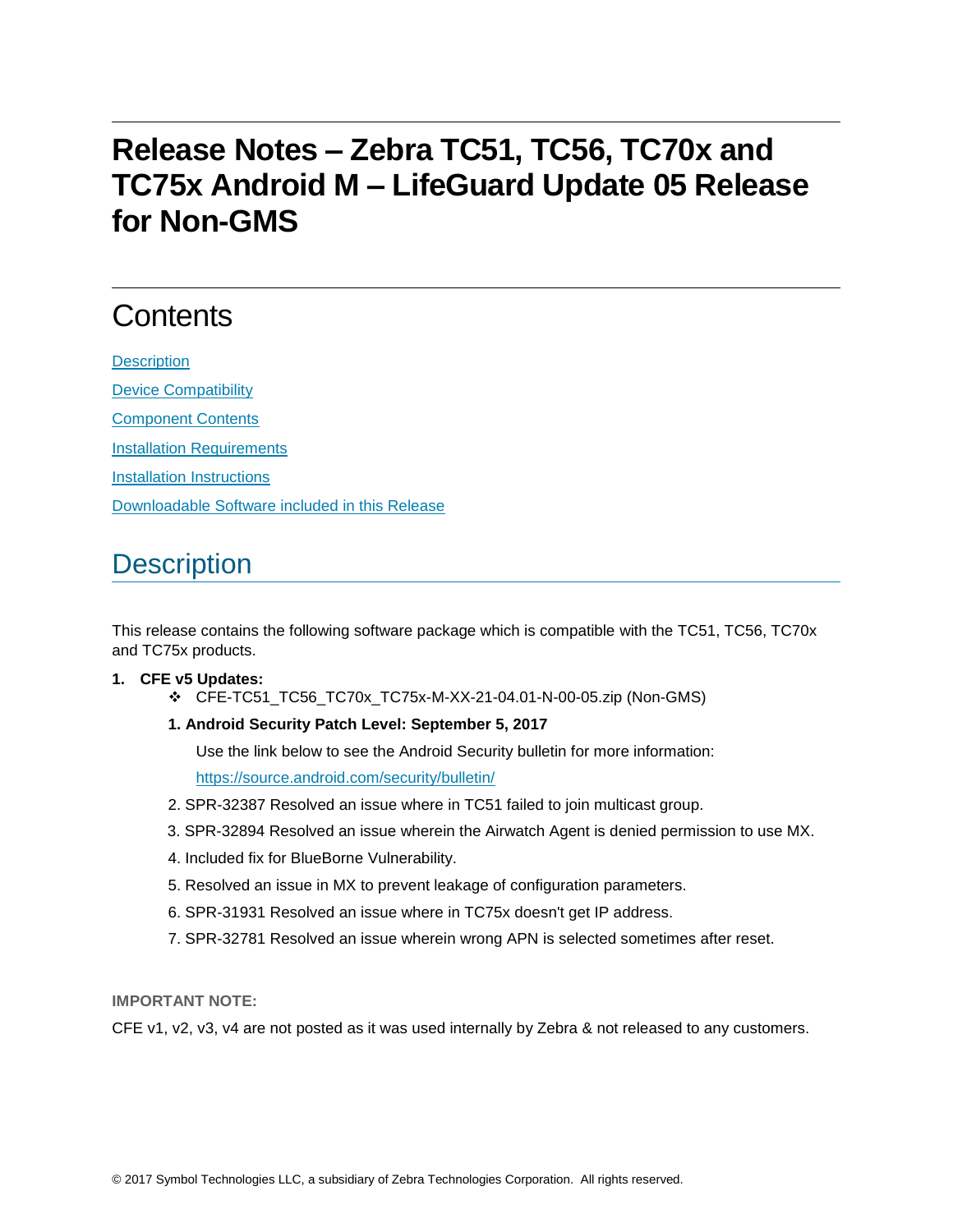# <span id="page-1-0"></span>Device Compatibility

This software release has been approved for Android TC51, TC56, TC70x and TC75x Marshmallow Non-GMS models mentioned below.

| Device                   | <b>Operating System</b> |
|--------------------------|-------------------------|
| TC510K-2PAZU2P-US        | <b>Android M</b>        |
| TC510K-2PAZU2P-A6        | <b>Android M</b>        |
| TC510K-2PAZU4P-US        | <b>Android M</b>        |
| TC510K-2PAZU4P-A6        | <b>Android M</b>        |
| TC510K-2PAZU4P-FT        | <b>Android M</b>        |
| TC510K-2HDZU4P-FT        | <b>Android M</b>        |
| TC510K-2HDZU2P-US        | <b>Android M</b>        |
| TC510K-2HDZU4P-US        | <b>Android M</b>        |
| TC510K-2HDZU2P-A6        | <b>Android M</b>        |
| TC510K-2HDZU4P-A6        | <b>Android M</b>        |
| TC56CJ-2PAZU2P-A6        | <b>Android M</b>        |
| TC56CJ-2PAZU4P-A6        | <b>Android M</b>        |
| TC56DJ-2PAZU2P-A6        | <b>Android M</b>        |
| TC56DJ-2PAZU4P-A6        | <b>Android M</b>        |
| TC56DJ-2PAZU2P-IA        | <b>Android M</b>        |
| TC56DJ-2PAZU4P-IA        | <b>Android M</b>        |
| TC56DJ-2PAZU4P-BR        | <b>Android M</b>        |
| TC56DJ-2PAZU2P-BR        | <b>Android M</b>        |
| TC56DJ-2PAZU2P-CN        | <b>Android M</b>        |
| TC56DJ-2PAZU4P-CN        | <b>Android M</b>        |
| TC56DJ-2PAZU4P-ID        | <b>Android M</b>        |
| TC56DJ-2PAZU2P-ID        | <b>Android M</b>        |
| TC56CJ-2PAZU4P-FT        | <b>Android M</b>        |
| TC56CJ-2PAZU2P-US        | <b>Android M</b>        |
| TC56CJ-2PAZU4P-US        | <b>Android M</b>        |
| TC75FK-22B22AD-A6        | <b>Android M</b>        |
| TC75FK-22B24AD-A6        | <b>Android M</b>        |
| TC75FK-22B22AD-BR        | <b>Android M</b>        |
| <b>TC75FK-22B22AD-IA</b> | Android M               |
| TC75FK-22B22AD-ID        | <b>Android M</b>        |
| <b>TC75FK-22B22AD-TN</b> | <b>Android M</b>        |
| TC75FK-22F22AD-A6        | <b>Android M</b>        |
| <b>TC75FK-22B22AD-TW</b> | <b>Android M</b>        |
| TC75GK-22B22AD-A6        | <b>Android M</b>        |
| TC75GK-22B24AD-A6        | <b>Android M</b>        |
| TC75GK-22F22AD-A6        | <b>Android M</b>        |
| TC700K-02B22B0-A6        | <b>Android M</b>        |
| TC700K-02B24B0-A6        | <b>Android M</b>        |
| TC75EK-22B22AB-US        | <b>Android M</b>        |
| <b>TC75EK-22F22AB-US</b> | <b>Android M</b>        |
| <b>TC75EK-22B22AF-US</b> | <b>Android M</b>        |
| <b>TC75EK-22B24AB-US</b> | <b>Android M</b>        |

### <span id="page-1-1"></span>Component Contents

| Component / Description     | Version                    |
|-----------------------------|----------------------------|
| <b>Product Build Number</b> | 01-21-04.1-MN-00-UPDATE005 |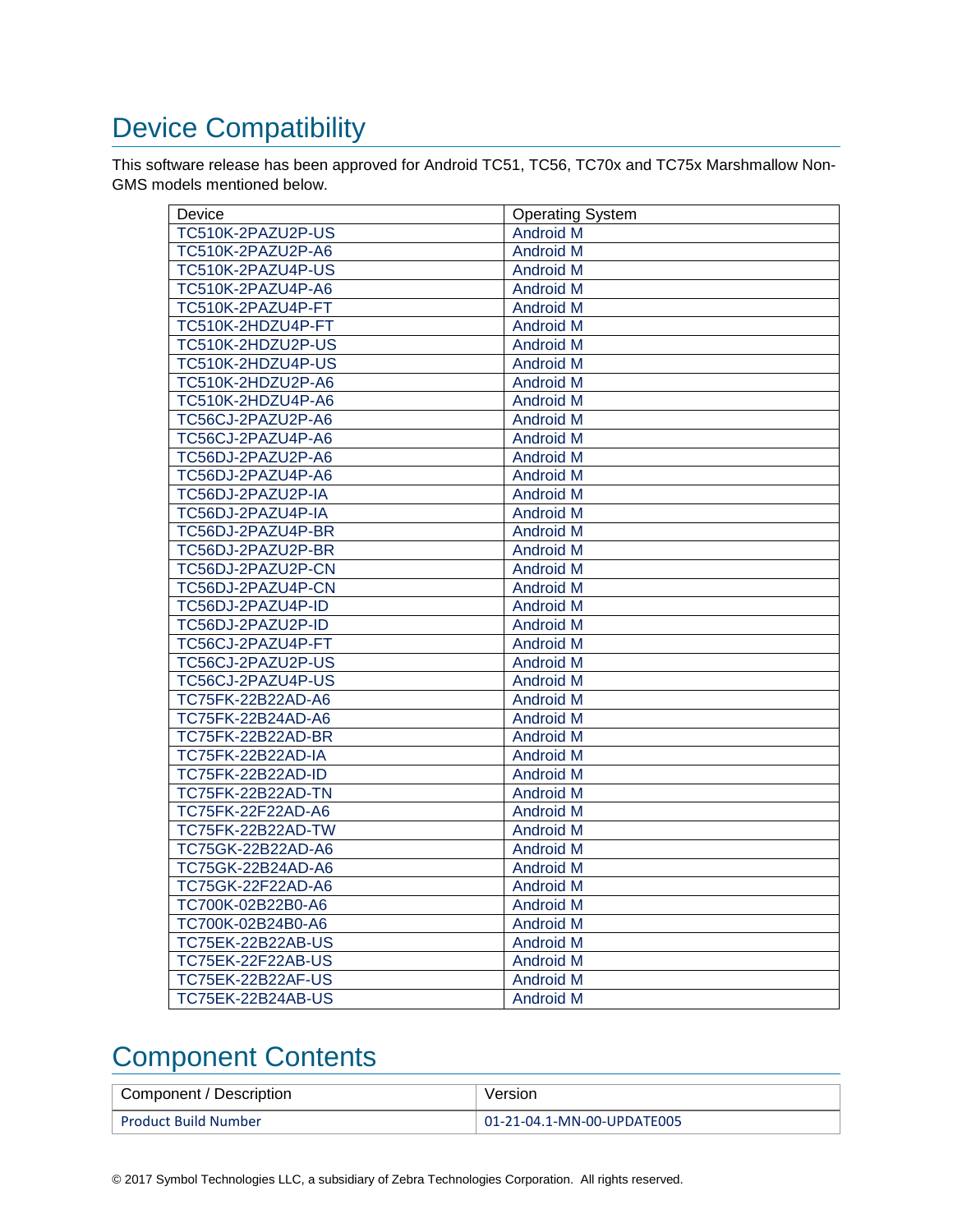| <b>Android Version</b> | 6.0.1                    |
|------------------------|--------------------------|
| <b>WLAN</b>            | FUSION BA 2 02.0.4.012 M |
| MX version             | .                        |

#### <span id="page-2-0"></span>Installation Requirements

- ADB installed on the PC (including adb drivers)
- USB debugging turned ON (from Developer options)
- TC51/TC56/TC70x/TC75x has at least:
	- $\circ$  Version 01-21-04.1 build

#### <span id="page-2-1"></span>Installation Instructions

BEFORE UPDATING THE OS IMAGE, EXTERNAL POWER MUST BE APPLIED TO THE TERMINAL VIA USB CHARGING CABLE OR CRADLE.

PLEASE ENSURE BATTERY LEVEL IS > 30%

#### CFE software update procedure for TC51, TC56, TC70x and TC75x:

- 1. Plug the TC51/TC56/TC70x/TC75x into the USB & Charging Cable and then the Cable to the PC. If you have a Cradle with USB connectivity, connect it now.
- 2. You may need to pull down the top menu and if you see "USB for charging", touch it and then change it to "File transfers".
- 3. Open Command Prompt, run *"adb devices"* and check to see if you are able to see the device's serial number… If yes, proceed… if not you will need to get the PC set up with the proper drivers or install an External SD Card.
- 4. On device you will see "USB for Charging" USB applet popup, once connected to any windows PC, click on this and change to "File Transfer" this way your PC will see Internal Storage Folder of the Device.
	- a. *Note*: If you have an External SD Card installed, you can drag & drop the files on that card to perform the Recovery update that way… if not, continue with the ADB Sideload.
	- ❖ Download Image CFE-TC51\_TC56\_TC70x\_TC75x-M-XX-21-04.01-N-00-05.zip
- 5. Entering into Recovery Mode
	- a. Choice 1: In Command Prompt, type *"adb reboot recovery" and click enter*.
	- b. Choice 2:
		- Reset and hold PTT key
		- · When Zebra Technologies logo appears on the screen Release the PTT Key
- 6. Your TC51/TC56/TC70x/TC75x will reboot and put you on the Android Recovery screen.